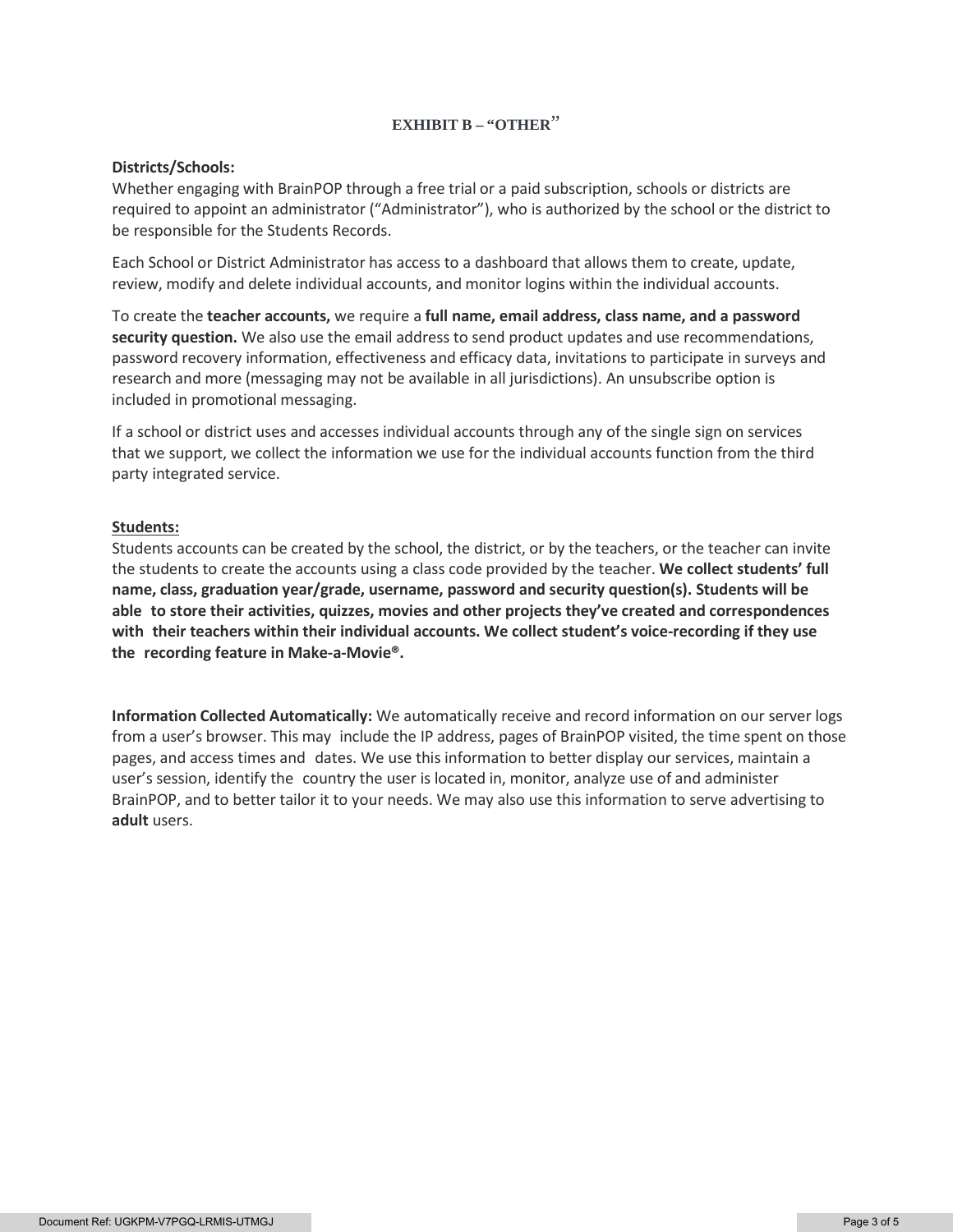# **EXHIBIT "H" – Additional Terms or Modifications**

Version \_\_\_\_\_Brain Pop\_\_\_\_\_\_\_

LEA and Provider agree to the following additional terms and modifications:

### **ARTICLE IV: DUTIES OF PROVIDER**

**6. Disposition of Data**. Upon written request from the LEA, Provider shall dispose of or provide a mechanism for the LEA to transfer Student Data obtained under the Service Agreement, within sixty (60) days of the date of said request and according to a schedule and procedure as the Parties may reasonably agree. Upon termination of this DPA, if no written request from the LEA is received, Provider shall dispose of all Student Data after providing the LEA with reasonable prior notice. in accordance with the data retention policy described in Exhibit A.\* The duty to dispose of Student Data shall not extend to Student Data that had been De-Identified or placed in a separate student account pursuant to section II 3. The LEA may employ a "Directive for Disposition of Data" form, a copy of which is attached hereto as **Exhibit "D"**. If the LEA and Provider employ Exhibit "D," no further written request or notice is required on the part of either party prior to the disposition of Student Data described in Exhibit "D.

#### **ARTICLE V: DATA PROVISIONS**

2. Audits. No more than once a year, or following unauthorized access, upon receipt of a written request from the LEA with at least ten (10) business days' notice and upon the execution of an appropriate confidentiality agreement, the Provider will allow the LEA to audit the security and privacy measures that are in place to ensure protection of Student Data or any portion thereof as it pertains to the delivery of services to the LEA. The LEA may make reasonable inquiries of the Provider regarding the use of the LEA's Student Data and the security measures undertaken by the Provider to protect said Student Data.

The Provider will also cooperate reasonably with the LEA and any local, state, or federal agency with oversight authority or jurisdiction in connection with any audit or investigation of the Provider and/or delivery of Services to students and/or LEA, and shall provide reasonable access to the Provider's facilities, staff, agents and LEA's Student Data and all records pertaining to the Provider, LEA and delivery of Services to the LEA. Failure to reasonably cooperate shall be deemed a material breach of the DPA.

#### **EXHIBIT "C" DEFINITIONS**

**Service Agreement**: Refers to the Contract, Purchase Order, Terms of Service, Terms of Use or the applicable subscription.